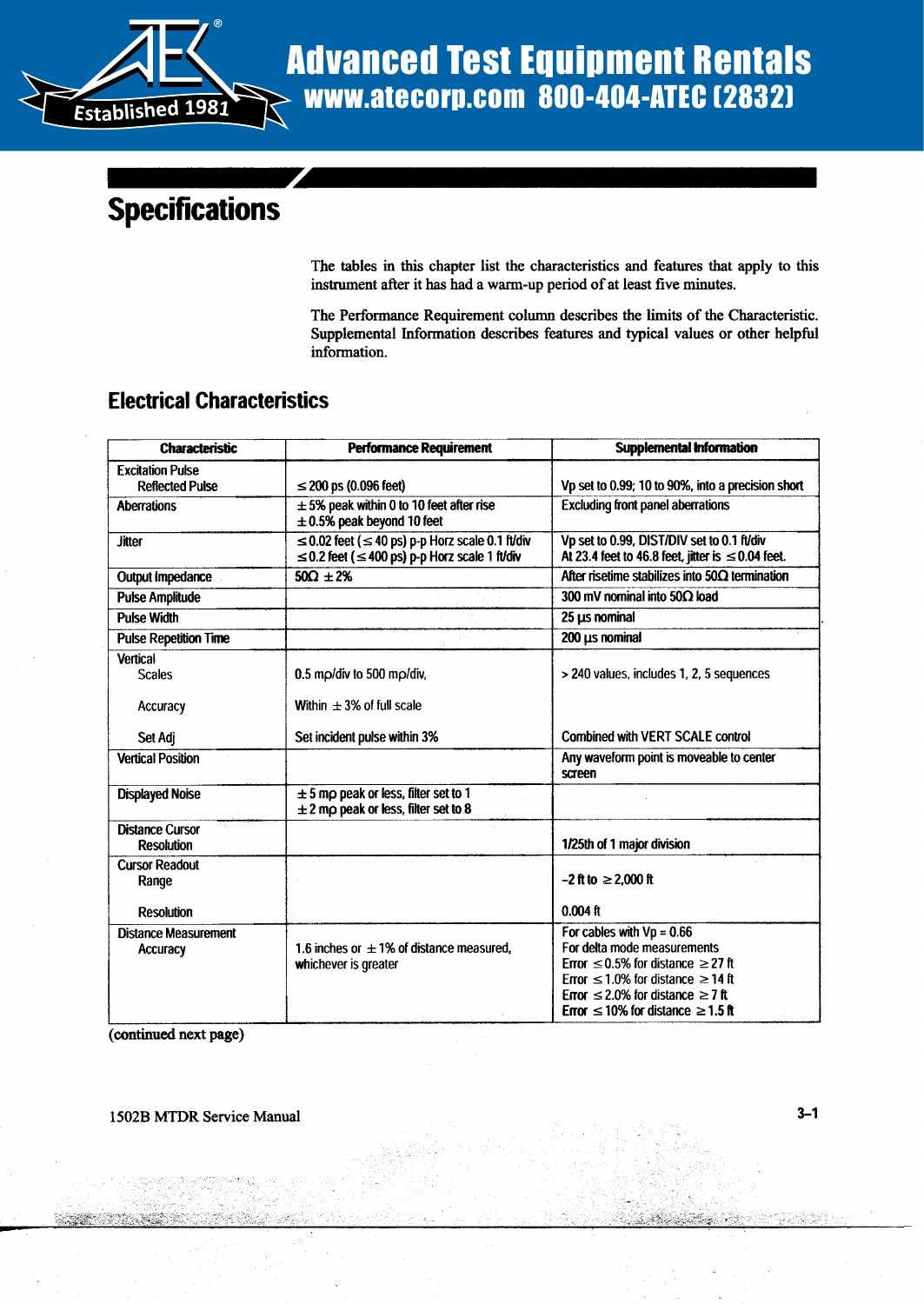| <b>Characteristic</b>       | <b>Performance Requirement</b>                                                        | <b>Supplemental Information</b>                                                                                                                                                                           |
|-----------------------------|---------------------------------------------------------------------------------------|-----------------------------------------------------------------------------------------------------------------------------------------------------------------------------------------------------------|
| <b>Cursor Ohms Readout</b>  |                                                                                       | 1 $\Omega$ to 1 k $\Omega$                                                                                                                                                                                |
| Range                       |                                                                                       |                                                                                                                                                                                                           |
| Resolution                  |                                                                                       | 3 significant digits                                                                                                                                                                                      |
| Accuracy                    |                                                                                       | $\pm$ 10% with serial cable impedance<br>correction (relative impedance                                                                                                                                   |
|                             |                                                                                       | measurements $\pm 2\%$ )                                                                                                                                                                                  |
| <b>Horizontal</b>           |                                                                                       |                                                                                                                                                                                                           |
| <b>Scales</b>               |                                                                                       | 11 values, 1, 2, 5 sequence<br>0.1 ft/div to 200 ft/div (0.025 m/div to 50 m/div)                                                                                                                         |
| Range                       |                                                                                       | 1 ft to 2,000 ft (2.5 m to 500 m)                                                                                                                                                                         |
| <b>Horizontal Position</b>  |                                                                                       | Any distance to full scale can be moved on<br>screen                                                                                                                                                      |
| Vp<br>Range                 |                                                                                       | Propagation velocity relative to air<br>0.30 to 0.99                                                                                                                                                      |
| <b>Resolution</b>           |                                                                                       | 0.01                                                                                                                                                                                                      |
| Accuracy                    | Within $\pm$ 1%                                                                       | Included in total timebase error tolerance                                                                                                                                                                |
| <b>Custom Option Port</b>   |                                                                                       | Tektronix Chart Recorders YT-1 and YT-1S are<br>designed to operate with the 1502B. Produces a<br>high resolution thermal dot matrix recording of<br>waveform and switch values.                          |
| <b>Line Voltage</b>         | 115 VAC (90 to 132 VAC) 45 to 440 Hz, or<br>230 VAC (180 to 250 VAC) 45 to 440 Hz, or | Fused at 0.3 A<br>Fused at 0.15 A                                                                                                                                                                         |
|                             | 12 VDC through battery pack connector                                                 |                                                                                                                                                                                                           |
| <b>Battery Pack</b>         |                                                                                       |                                                                                                                                                                                                           |
| Operation                   | 5 hours minimum, 20 chart recordings maximum                                          | +15 $\degree$ C to +25 $\degree$ C charge and discharge temp,<br>LCD backlight off. Operation of instrument with<br>backlight on or at temps below +10° C will<br>degrade battery operation specification |
| Full Charge Time            |                                                                                       | 20 hours maximum                                                                                                                                                                                          |
| Overcharge Protection       |                                                                                       | Limited to 10 days continuous charge. Battery<br>will charge whenever instrument is plugged in.<br>Battery can be removed during AC operation.                                                            |
| <b>Discharge Protection</b> |                                                                                       | Operation terminates prior to cell reversal                                                                                                                                                               |
| <b>Charge Capacity</b>      |                                                                                       | 2 Amp-hours typical                                                                                                                                                                                       |
| Charge Indicator            |                                                                                       | Bat/low will be indicated on LCD when capacity<br>reaches approximately 10%                                                                                                                               |

 $\hat{\boldsymbol{\beta}}$ 

 $\mathbf{r}$ 

 $\vec{r}$ 

3-2 1502B MTDR Service Manual

 $\mathcal{L}$ 

 $\hat{\mathcal{L}}_0$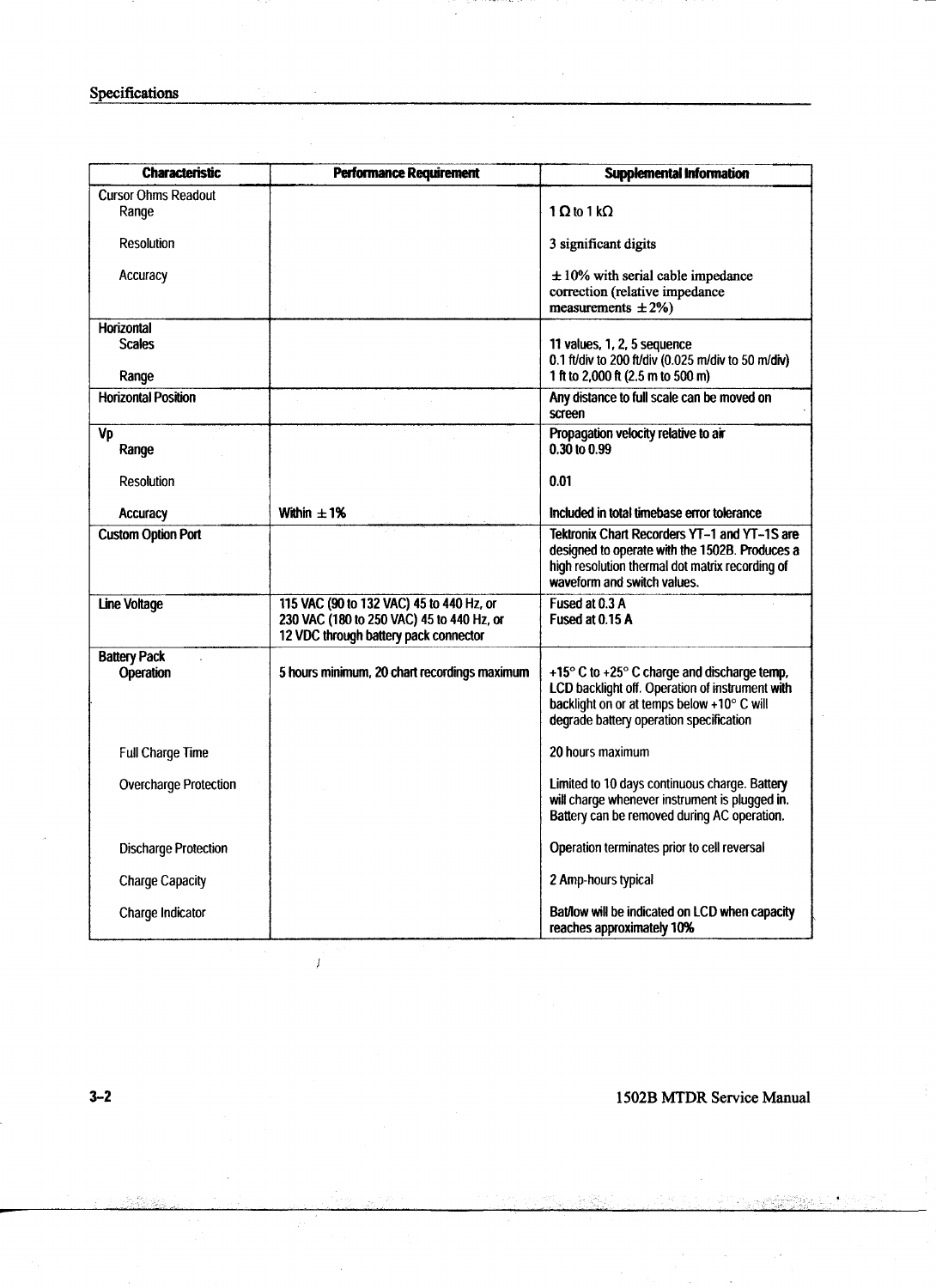$\ddot{\phantom{a}}$ 

### Environmental Characteristics

 $\epsilon$ 

| <b>Characteristic</b>           | <b>Performance Requirement</b>                                                                                       | <b>Supplemental Information</b>                                                                                                                               |
|---------------------------------|----------------------------------------------------------------------------------------------------------------------|---------------------------------------------------------------------------------------------------------------------------------------------------------------|
| <b>Temperature</b><br>Operating | $-10^{\circ}$ C to +55 $^{\circ}$ C                                                                                  | Battery capacity reduced at other than +15°C to<br>$+25^{\circ}$ C                                                                                            |
| Non-operating                   | $-62^{\circ}$ C to $+85^{\circ}$ C                                                                                   | With battery pack removed. Storage temp with<br>battery pack in is $-20^\circ$ C to $+55^\circ$ C. Contents<br>on non-volatile memory (stored waveform) might |
|                                 |                                                                                                                      | be lost at temps below -40° C.                                                                                                                                |
| <b>Humidity</b>                 | to 100%                                                                                                              | Internal desiccant                                                                                                                                            |
| <b>Altitude</b><br>Operating    | to 15.000 ft                                                                                                         | MIL-T-28800C, Class 3                                                                                                                                         |
| Non-operating                   | to 40,000 ft                                                                                                         |                                                                                                                                                               |
| <b>Vibration</b>                | 5 to 15 Hz, 0.06 inch p-p<br>15 to 25 Hz, 0.04 inch p-p<br>25 to 55 Hz, 0.013 inch p-p                               | MIL-T-28800C, Class 3                                                                                                                                         |
| <b>Shock, Mechanical</b>        |                                                                                                                      |                                                                                                                                                               |
| Pulse                           | 30 g, 11 ms 1/2 sine wave, total of 18 shocks                                                                        | MIL-T-28800C, Class 3                                                                                                                                         |
| <b>Bench Handling</b>           |                                                                                                                      | MIL-STD-810, Method 516, Procedure V                                                                                                                          |
| Operating                       | 4 drops each face at 4 inches or 45 degrees<br>with opposite edge as pivot                                           | Cabinet on, front cover off                                                                                                                                   |
| Non-operating                   | 4 drops each face at 4 inches or 45 degrees<br>with opposite edge as pivot. Satisfactory opera-<br>tion after drops. | Cabinet off, front cover off                                                                                                                                  |
| Loose Cargo Bounce              | 1 inch double-amplitude orbital path at 5 Hz, 6<br>faces                                                             | MIL-STD-810, Method 514, Procedure XI,<br>Part 2                                                                                                              |
| <b>Water Resistance</b>         |                                                                                                                      | MIL-T-28800C, Style A                                                                                                                                         |
| Operating                       | Splash-proof and drip-proof                                                                                          | Front cover off                                                                                                                                               |
| Non-operating                   | Watertight with 3 feet of water above top of case                                                                    | Front cover on                                                                                                                                                |
| Salt Atmosphere                 | Withstand 48 hours, 20% solution without<br>corrosion                                                                |                                                                                                                                                               |
| <b>Sand and Dust</b>            | Operates after test with cover on, non-operating                                                                     | MIL-STD-810, Method 510, Procedure I                                                                                                                          |
| <b>Washability</b>              | Capable of being washed                                                                                              |                                                                                                                                                               |
| <b>Fungus Inert</b>             | Materials are fungus inert                                                                                           |                                                                                                                                                               |

(continued next page)

1502B MTDR Service Manual

الأمريك

 $3 - 3$ 

 $\tilde{\varepsilon}$